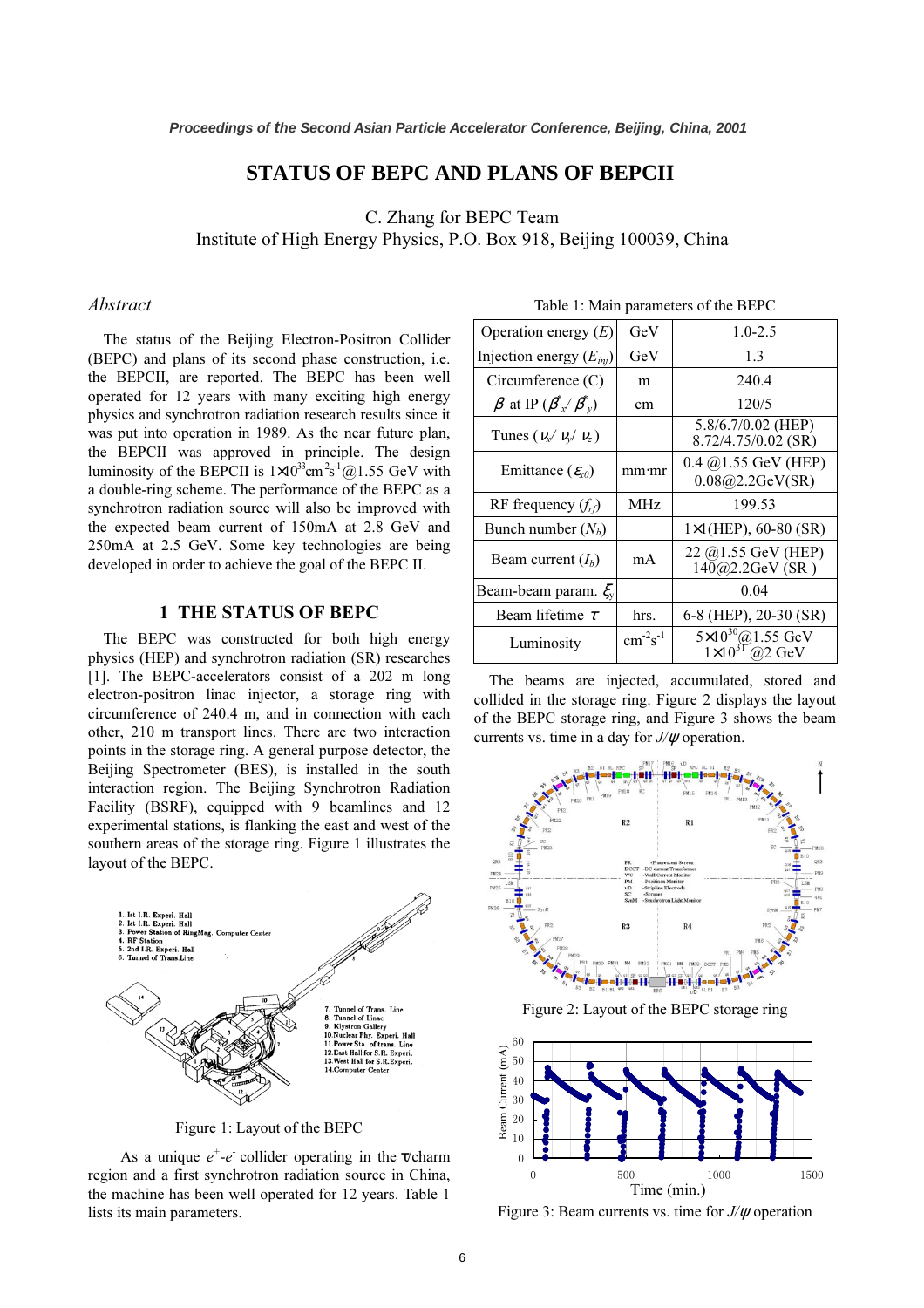As a result of the successful operation, the BEPC/BES has collected a largest data sample of  $J/\psi$  events in the world (see Figure 4); while the R-scan in the center-ofmass energy region of 2−5 GeV improves its accuracy from 15% to 7%, which has significant impacts on such important physics parameters as  $\alpha_s$ , g-2 and predicted Higgs mass (see Fig. 5) [2], [3].



Figure 4:  $J/\psi$  events collection in the world



Figure 5: R-measurement in the BEPC/BES

As a synchrotron radiation light source, the BEPC has provided beams for users in both parasitic and dedicated ways. About 1/4 of beam time of the BEPC is devoted to the dedicated SR operation. Figure 6 shows the beam currents vs. time in a day.



Figure 6: Beam currents vs. time for SR operation

The user number of BSRF has steadily increased since 1989. About 450 users came to IHEP to carry on their researches in the past year. The research fields are shown in Figure 7.



It is noted that such a significant field as bioscience has only taken 7% of SR beam time. With growing demands of synchrotron radiation users, tow insertion devices and their successive beamlines and experimental stations will be constructed in BSRF. Figure 8 displays the in-vacuum permanent wiggler to be installed in the BEPC storage ring next summer.



Figure 8: The in-vacuum wiggler in the BEPC

# 2 THE PLAN OF BEPCII

The physics opportunity in the charm- region calls higher luminosity. The BEPCII, with a luminosity goal of two orders of magnitude higher than the present BEPC, called BEPCI, is its natural extension [4].

## 2.1 Luminosity from BEPCI to BEPCII

 As a measure of the event production rate, luminosity is one of the most important parameters in colliders. The luminosity of an  $e^+$ - $e^-$  collider is expressed as

$$
L(\text{cm}^{-2}\text{s}^{-1}) = 2.17 \times 10^{34} (1+r) \xi_y \frac{E(GeV)k_b I_b(\text{A})}{\beta_y^*(\text{cm})}
$$
 (1)

where  $r = \sigma_y^* / \sigma_x^*$  is the beam aspect ratio at the interaction<br>point (IP)  $\zeta$  the vertical beam beam parameter  $\beta^*$  the point (IP),  $\xi_y$  the vertical beam-beam parameter,  $\beta_y^*$  the vertical envelope function at IP,  $k_b$  the bunch number in each beam and  $I<sub>b</sub>$  the bunch current.

With the parameters given in Table 1 of  $E = 1.55$  GeV,  $\xi_y = 0.04$ ,  $\beta_y^* = 5$ cm,  $k_b = 1$  and  $I_b = 22$  mA, assuming  $R = \pi^* (\pi^* \sim \beta^* / \beta^* = 0.042$ , the luminosity of the BEDCL is  $\sigma_y^* / \sigma_x^* \approx \beta_y^* / \beta_x^* = 0.042$ , the luminosity of the BEPCI is calculated from eq. (1) as  $0.62 \times 10^{31}$  cm<sup>-2</sup>s<sup>-1</sup>, which is in a good agreement with the measured value of  $0.5 \times 10^{31}$  $\text{cm}^2\text{s}^{-1}$  at 1.55 GeV. Table 2 describes the strategy of the luminosity upgrading from the BEPCI to the BEPCII.

| Table 2: The luminosity strategy from BEPCI to BEPCII |  |  |
|-------------------------------------------------------|--|--|
|                                                       |  |  |

| Parameters                             | <b>BEPCI</b> | <b>BEPCII</b> |
|----------------------------------------|--------------|---------------|
| Beta function at IP $\beta_v^*$ (cm)   | 5.0          | 1.5           |
| Bunch number $k_h$                     |              | 93            |
| Beam-beam parameter $\xi$              | 0.04         | 0.04          |
| Current per bunch $I_b$ (mA)           | 22           | 12            |
| Luminosity gain $L_{BEPCII}/L_{BEPCI}$ |              | 69            |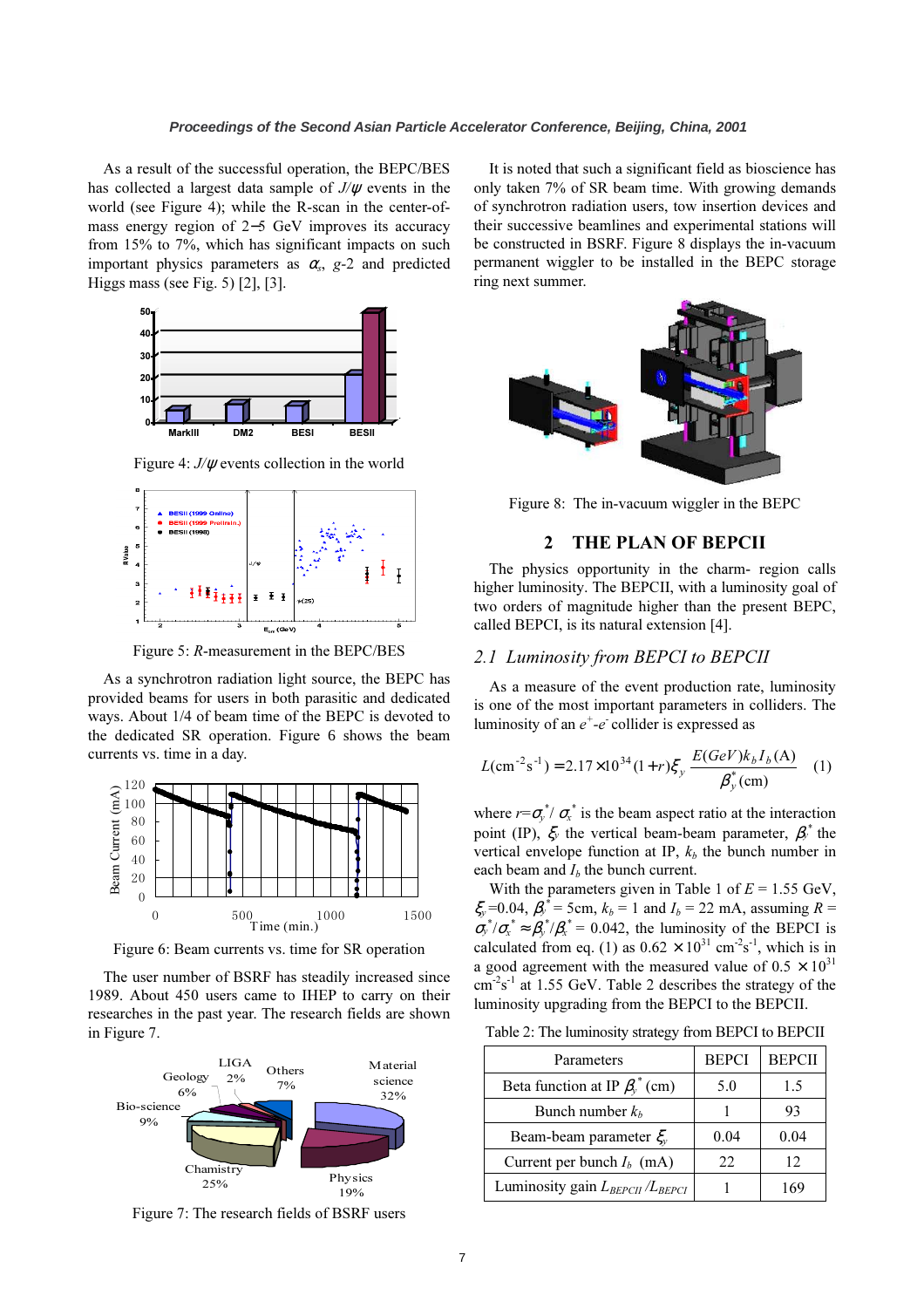### 2.2 Main Parameters

Based on the strategy of the luminosity upgrading of the BEPC, the design study for the BEPCII is worked out. Table 3 summarises the main parameters of the BEPCII in comparison with the BEPCI.

| Beam Energy E                                 | GeV             | 1.55(1.89)         |  |
|-----------------------------------------------|-----------------|--------------------|--|
| Circumference $C$                             | m               | 237.53             |  |
| Bunch Number $k_h$                            |                 | 93                 |  |
| Beam Currents per Ring I <sub>beam</sub>      | mA              | 1116               |  |
| RF Frequency $f_{RF}$                         | MHz             | 499.8              |  |
| RF Voltage per ring $V_{RF}$                  | MV              | 1.5                |  |
| Beta Function at IP $\beta_x^* / \beta_x^*$   | cm              | 100/1.5            |  |
| Emittance $\varepsilon_x/\varepsilon_y$       | m·mr            | 0.21/0.00315       |  |
| Bunch Length $\sigma_{z0}/\sigma_{z}$         | cm              | 1.1/1.5            |  |
| Bunch Spacing $S_b$                           | m               | 2.4                |  |
| Impedance $ Z/n _0$                           | Ω               | ${}_{0.7}$         |  |
| Tune $v_x/v_y/v_z$                            |                 | 6.58/7.64/.047     |  |
| Damping Time $\tau_{x}$ $\tau_{y}$ $\tau_{z}$ | ms              | 44/44/22           |  |
| Beam-beam Parameter $\xi_{x}$ $\xi_{y}$       |                 | 0.04/0.04          |  |
| Crossing Angle $\phi_c$                       | mrad            | $11\times2$        |  |
| Luminosity L                                  | $cm^{-2}s^{-1}$ | $1 \times 10^{33}$ |  |

Table 3: The main parameters of the BEPCII

#### 2.3 The Double-ring Structure

Figure 9 shows the layout of the double ring arrangement in the BEPC tunnel. The inner ring and the outer ring cross in the northern and southern IP's. A bypass connects the outer ring in the northern interaction regions (IR) and a pair of bending coils in SC magnets serves this purpose in the southern IR, so that electron beams can be circulated in the outer ring for the dedicated synchrotron radiation runs of the BEPCII. The design beam currents for synchrotron radiation are 250 mA at 2.5 GeV and 150 mA at 2.8 GeV respectively.



Figure 9: The layout of the double ring of the BEPCII

A substantially higher performance could be reached with the double-ring option for much more bunches are allowed to be collided, as seen in Table 3. However, the space for the two rings in the existing BEPC tunnel needs to be carefully checked. The wood model test (see the photo in Figure 9 was carried out to examine the feasibility of the double ring installation. The conclusion is as follows.

- No unsolvable problems are found for the transportation, installation, mounting and dismount of the magnets.
- The inner ring magnets will cover the existing monuments for survey and alignment. New monuments will be fixed on the wall of the tunnel.
- The antechamber of the positron ring needs to be carefully designed to fit the crucial space between two rings;
- The cable system, the cooling-water system, the pressure-air system and others need to be rearranged.

## 2.4 Impedance and Collective Effects

Control of the bunch length and impedance is one of crucial issues for the success of the micro- $\beta$  scheme in the BEPCII. There are experimental and theoretical evidences that the bunch length in a collider should be smaller or comparable to the  $\beta$ -function at IP. The bunch length in the BEPCI is about 5 cm in the operation condition of  $I<sub>b</sub>$  $\sim$ 20 mA,  $V_{rf}$  $\sim$ 0.6 MV at 1.55 GeV. In order to operate the collider with micro- $\beta$  scheme of  $\beta_y^* = 1.5$  cm, the bunch length  $\sigma_i$  in the BEPCII should be less than 1.5 cm. With the 500 MHz superconducting cavities of  $V_{rf}$  = 1.5 MV, the natural bunch length  $\sigma_{l0}$  = 1.1 cm. However, the finite impedance due to the discontinuity of the vacuum pipes in the storage ring will make the bunch lengthening with its intensity. The bunch length will increase due to potential well distortion and microwave instability. The threshold of microwave instability is

$$
I_{th} = \frac{\sqrt{2\pi}\alpha_p \frac{E}{e} \sigma_{e0}^2 \sigma_{l0}}{R \mid \frac{Z}{n} \mid_{eff}},
$$
 (2)

where  $\alpha_p$  is the momentum compaction factor, E the energy of the beam,  $\sigma_{e0}$  and  $\sigma_{l0}$  the natural rms energy spread and natural rms bunch length respectively, R the mean radius of the ring,  $|Z/n|_{\text{eff}}$  the longitudinal effective coupling impedance. It predicts the instability threshold of  $0.7\Omega$  for the design current of 12 mA.

In order to make the impedance  $|Z/n|_{eff}$  smaller than 0.7  $Ω$ , all the vacuum components such as bellows, kickers, separators, BPM's, masks, connectors, valves, pumps, and SR beam ports must be carefully checked and studied. The computer code of MAFIA is applied to compute the impedance of vacuum components in comparison with measurements. Table 4 lists the impedance budget of the BEPCII.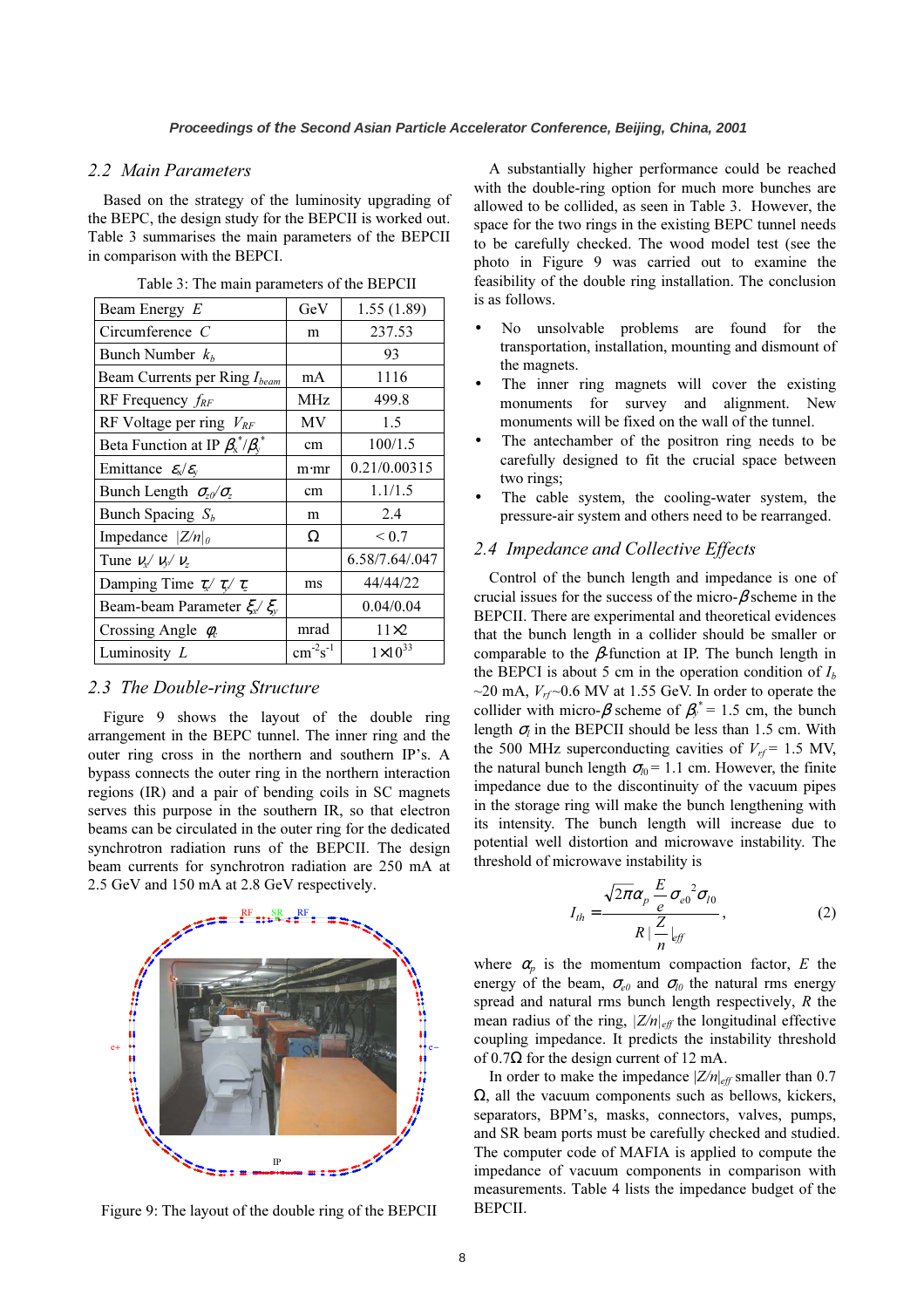| Component         |     | $\boldsymbol{N}$ | L<br>(nH) | $k_L$<br>(V/pC) | $P_{HOM}$<br>(kW) |
|-------------------|-----|------------------|-----------|-----------------|-------------------|
| RF cavity         |     | 1                | 1         | ~10.50          | 5.3               |
| Resistance Wall   |     |                  |           | 0.18            | 1.9               |
| <b>BPMs</b>       |     | 72               | 2.6       | 0.15            | 1.6               |
| <b>Bellows</b>    |     | 67               | 0.46      | 0.01            | 0.1               |
| Mask              |     | 70               | 4.9       | 0.14            | 1.4               |
| Pumping<br>Ports  | DIP | 0.1              |           |                 |                   |
|                   | LP  | 0.1              |           |                 |                   |
| Taper             |     | 4                | 1.2       | 0.05            | 0.5               |
| Injection port    |     | 1                | 0.17      | 0.005           | 0.1               |
| Kicker            |     | 2                | 0.003     | 0.06            | $0.6^{\circ}$     |
| Y-shape structure |     | 4                | 2.24      | 1.92            | 19.2              |
| <b>IR</b>         |     | 1                | 3.8       | 0.03            | 0.3               |
| Collimator        |     | $\overline{2}$   | 2.54      | 0.03            | 0.3               |
| Total             |     |                  | 19.1      | 3.1             | 31.0              |

Table 4: Impedance budget of the BEPCII

According to the above impedance budget, the total inductance of BEPCII is about 19.1 nH, corresponding to  $Z/n \sim 0.16\Omega$ . The table shows that it is possible to control the impedance under the threshold impedance of the microwave instability if the vacuum chamber is rebuilt by adopting the state of art technology in the BEPCII. The computation of the wakefield of the whole ring and simulation for bunch lengthening are in progress.

 The coupled bunch instabilities due to the beam-cavity interaction is estimated based on the high order mode (HOM) data of KEKB superconducting cavities. The dangerous modes of the coupled bunch instability with  $N_b$ = 99,  $I_b$  = 12 mA are  $\tau_{rise}$  = 2.2 ms (longitudinal m = 0) and  $\tau_{rise}$  = 16.5 ms (transverse m=1), which are shorter than the SR damping time of the BEPCII at 1.55 GeV of  $(\tau_x/\tau_y/\tau_z = 44/44/22 \text{ ms})$ . The estimation is done with the 99 uniformly distributed bunches in the ring which is considered as the up limit of the instability for 93 bunches with a small gap in the BEPCII. A bunch feedback system can be applied to cure the instability.

The real part of the impedance may cause the resistive wall instability. The major part of the vacuum chamber of the BEPCII is made of aluminium. The computation with the code of ZAP indicates that the most dangerous mode of the resistive wall instability in the BEPCII has the growth time of 16.4 ms with  $N_b = 99$ ,  $I_b = 12$  mA at the present design tunes. It can easily be handled with a feedback system.

The electron and positron beams will circulate with the separated rings in the BEPCII, we have concerned the foreign particle caused instabilities such as ion trapping, fast ion instability, dust effect and electron cloud

instability. The theoretical and experimental studies on these instabilities in the BEPCII are in progress.

The head-on beam-beam parameter of 0.04 is demonstrated in the BEPCI. A finite-crossing angle of  $\pm 11$  mrad is adopted for the IP of the BEPCII. With this crossing angle, the strong parasitic beam-beam interactions can be avoided for the 2.4 m bunch spacing. The electron and positron bunches are further than  $10\sigma_x$ separated at the parasitic collision points, which seem large enough. However, the sophisticated beam-beam simulation with a crossing angle needs to be carried out in further detail.

The beam lifetime determines the duty factor of the storage ring operation. Many coherent and incoherent effects will influence the beam lifetime. In the BEPCII, the major effects are considered as beam-gas interaction, beam-beam bremsstrahlung, Touschek effect and quantum effect. The overall beam lifetime is estimated as about 2.7 hours, and then the optimized collision time is calculated as 1.0 hours with the maximum average luminosity  $\langle L \rangle_{max} = 0.5 \times 10^{33} \text{ cm}^{-2} \text{s}^{-1}$ .

## 2.5 Key Technologies and Hardware

Number of key technologies and hardware systems need to be developed for the BEPCII, including injector upgrading, superconducting RF system, superconducting insertion quadrupoles and IR design, low impedance vacuum system and some others.

The BEPCII requires the injector in two aspects. One is the full energy injection to the storage ring, i.e.  $E_{inj}$  = 1.55-1.89 GeV, the other is that the positron intensity satisfies the required injection rate of 50 mA/min. In order to realize the full energy injection for  $E = 1.55 - 1.89$ GeV, present-used 34 MW klystrons will be replaced with the new 50 MW devices.

The BEPC has been operating with 200 MHz normal conducting cavities. As mentioned in the previous sections, in order to meet the design goal of higher luminosity with shorter bunch length, one needs to increase RF frequency and enhance accelerating voltage. Normal conducting and superconducting RF cavities have been compared for the BEPCII. The later is considered to be the first choice for its larger accelerating gradient, smooth structure and large beam port, transmitted-out of HOMs and low RF power consuming. Two superconducting cavities will be used in the BEPCII providing  $2\times1.5$  MV RF voltage. The cavities will be powered with two 180 kW RF transmitters. The refrigeration capability of 300W is required for two SC cavities at the RF voltage of 1.5MV/cavity. Considering a sufficient margin, the refrigerator of 500-600W will be chosen in the BEPCII

One pair of quadrupoles will be inserted in the BES detector to squeeze the  $\beta$  function at IP. For the tight space in the interaction region, two types of insertion quadrupoles are considered, one is the permanent